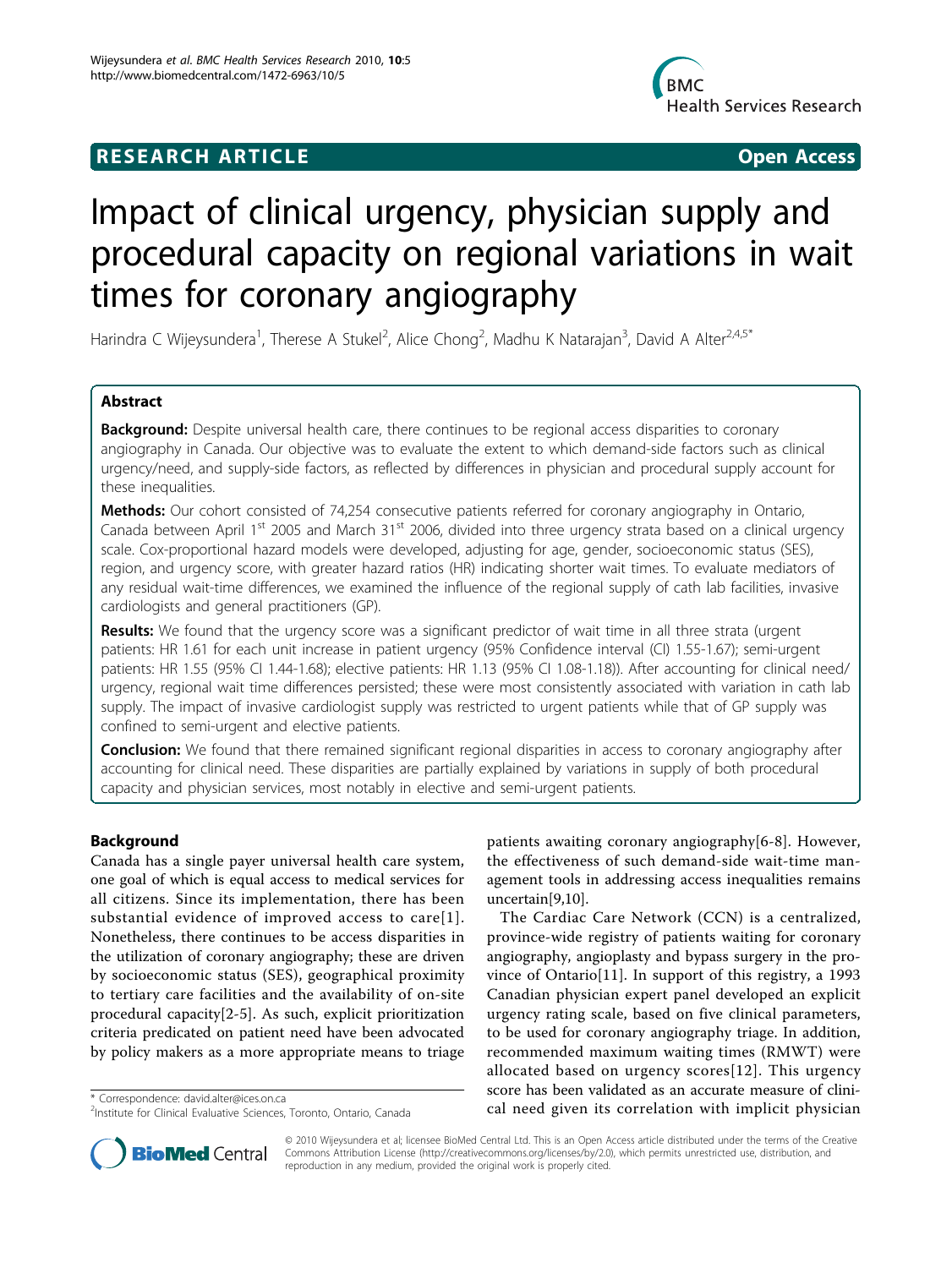judgment and the risk of adverse events in patients on the waiting list[[13\]](#page-8-0). In 2000, the CCN adopted and implemented the explicit angiography rating scale as a system monitoring and surveillance tool to help institutions triage their patients for coronary angiography and facilitate adherence to RMWT.

In contrast to demand-side initiatives to managing wait-times, supply-side strategies to improve hospital capacity and work force have been the dominant approach to addressing wait-time inequalities[[14\]](#page-8-0). For coronary angiography, three supply measures are of relevance. Given that the family practice physician/general practitioner (GP) is the portal of entry into the health care system for the majority of patients, GP supply is a reflection of overall access to the health care system. The regional capacity to perform coronary angiography is measured by both the available workforce, as reflected in the supply of invasive cardiologists, and by the overall infrastructure, as reflected in supply of cath labs.

Accordingly, the objective of the present study was to evaluate if access inequalities, measured by wait time for coronary angiography, across geographic regions persist after accounting for demand-side factors, such as age, gender, SES and clinical need, as defined by an explicit urgency score. Furthermore, we explored the contribution of regional supply differences to any residual waiting times disparities after adjusting for demand-side factors.

# **Methods**

# Local Health Networks

The Ontario Ministry of Health and Long-term Care funds angiography slots on a per-capita basis to tertiary care centers in order to service their catchment area [[15\]](#page-8-0). Although no predefined referral networks exist, tertiary centers typically service their surrounding region [[16\]](#page-8-0). In 2006, the Ontario Ministry of Health and Long-Term Care transferred the responsibility for planning, integrating and funding of health services within the province to 14 regional Local Health Integration Networks (LHIN)(Figure [1\)](#page-2-0). The boundaries of each LHIN were used to assess any geographic inequalities in access to coronary angiography.

# Data Sources

Referral information was obtained from the CCN provincial registry which prospectively tracks the use of coronary angiography and cardiac revascularization procedures throughout the province. The provincial referral form includes data on age, gender, patient location, Canadian Cardiovascular Society (CCS) angina classification, baseline ST-segment shifts, noninvasive cardiac testing, recent myocardial infarction, co-morbidity and concomitant selected pharmaco-therapies. Once a referral form is received by an institution, the patient is

Page 2 of 9

prioritized for angiography with the urgency score used as a management tool. Wait times were determined from the time that the CCN referral form was completed by the referring physician to the time that the coronary angiogram was completed.

The present study consists of consecutive patient encounters on the waiting list for coronary angiography for the fiscal year of 2005 to 2006. We only included patients who were residents of the province of Ontario and had a valid health card number who were undergoing coronary angiography ( $n = 113,313$ ). For patients with repeat angiograms, we included only the first procedure in our analysis ( $n = 84,882$ ). We excluded patients in whom data on age, sex, postal code (used to derive LHIN and income), referring cardiologist, wait time, RMWT, referral date, or urgency score was missing  $(n = 10,628)$ . Finally, we also excluded patients with ST-segment elevation myocardial infarctions, who underwent primary angioplasty or rescue angioplasty as the CCN referral form is not completed prior to the procedure in these patients.

# Coronary Angiography Urgency Score

The urgency score comprises five clinical measures: CCS angina classification, the presence or absence of resting or dynamic ST segment changes; the presence or absence of early positive exercise-induced ischemia on treadmill testing; the presence or absence of high-risk reversible ischemia on myocardial perfusion testing (anterior or multi-vessel coronary ischemia); and the presence or absence of recent myocardial infarction (12 weeks of less)[\[12](#page-8-0)]. Based on presenting symptoms, each patient was assigned a urgency score ranging from 1 to 7, with 7 being the most urgent[[12](#page-8-0)]. The urgency score has intervals of 0.1 and is evaluated as a continuous variable. Each urgency score corresponded to RMWT. For the purpose of our analysis, patients were stratified into three levels of urgency: urgent  $(4.0 \leq$  urgency score ≤ 7.0; RMWT ≤ 7 days), semi-urgent (3.1 ≤ urgency score  $\leq$  3.9; 7 days  $\lt$  RMWT  $\lt$  13 days), and elective  $(1.0 \leq$  urgency score  $\leq$  3.0; RMWT > 14 days)[[12\]](#page-8-0).

# Socioeconomic Status and Supply Measures

We used postal codes to determine the Canadian census neighborhood income quintile. Regional supply measures included regional allocation of cath lab facilities (both with and without on-site surgical back-up), and invasive cardiologists (both with and without angioplasty skills) per 100,000 persons within the LHIN. GP supply was per 10,000 persons within the LHIN. Information on regional physician supply was obtained from the Ministry of Health and Long-term Health billing database.

# Statistical Analyses

A 2-level hierarchical Cox-proportional hazards model was developed with the time to coronary angiography as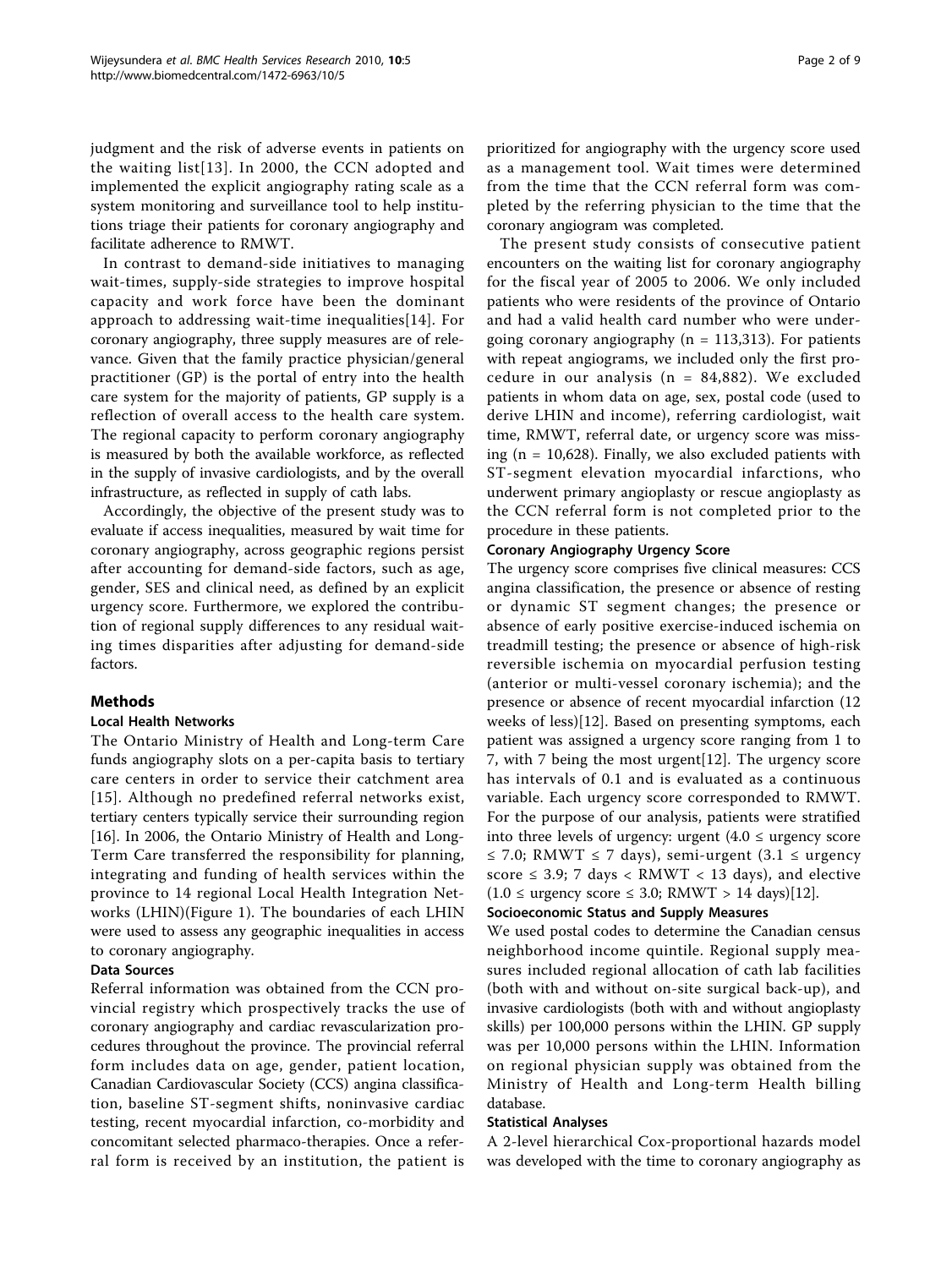<span id="page-2-0"></span>

the response variable. As such, a hazard ratio (HR) greater than one would indicate a shorter wait time for angiography. Our hierarchical model clustered by the referring physician, because patients referred by the same physician may have had correlated outcomes, leading to an underestimation of standard errors; we included a working correlation matrix in the estimation procedure to adjust the standard errors appropriately. Models were stratified into elective, semi-urgent and urgent categories. The co-variates of interest were the urgency score, age, gender, income, and LHIN. Age and gender were reclassified into age-gender specific categories of 20-39 years, 40-64 years, 65-74 year and greater than 75 years.

In order to evaluate the influence of regional supply measures for geographic differences between LHINs, age-gender and urgency score adjusted models were developed substituting LHIN with cath lab, invasive cardiologist and GP supply.

As a sensitivity analysis, we repeated our analysis in an earlier cohort using patient encounters from 2001 to 2004 to explore any differences between periods. These results are found in Additional File [1](#page-7-0).

All statistical analyses were performed with the SAS statistical software (version 9.1, SAS Institute Inc, USA). Permission for access to CCN data was granted by the CCN research and publications committee. This study was approved by the Research Ethics Board at Sunnybrook Health Sciences Centre.

# Results

The cohort consisted of 74,254 patients, of whom 28,680 were urgent, 31,545 were semi-urgent and 14,029 were elective in nature (Table [1\)](#page-3-0). The majority of patients were between the ages of 40 to 64 years with women representing approximately one third of the cohort. The patients were distributed evenly across the five income quintiles, irrespective of urgency category. As expected, urgent patients had a mean wait time (2.4 days) that was substantially shorter than that of the semi-urgent or elective patients (13.1 days and 17.3 days respectively).

#### Impact of Urgency Scale, Gender, Age and SES

In Table [2,](#page-3-0) the results for proportional hazard models evaluating wait time to angiography are shown for each of the urgency categories, with larger HRs indicating shorter wait times. Within each category, the urgency score was a statistically significant predictor of time to angiography (HR for urgent patients 1.61, 95% CI 1.55- 1.67; HR for semi-urgent patients 1.55, 95% CI 1.44-1.68; HR for elective patients 1.13, 95% CI 1.08-1.18). For urgent patients, each one unit increase in patient urgency corresponded to a 38% shorter wait time (Table [2\)](#page-3-0)(Additional file [2](#page-7-0) for calculation). For semi-urgent patients and elective patients, the improvements in wait time with greater patient urgency were of a smaller magnitude at 35% and 12% respectively with each unit change in the urgency score (Table [2\)](#page-3-0).

The impact of age was most pronounced in the urgent and semi-urgent patients (Table [2](#page-3-0)). For example in urgent patients, when compared to 20-39 year old females, older males and females had substantially longer wait times (HR of 0.68 (95% CI 0.60-0.76) for females >75 yr and HR of 0.67 (95% CI 0.59-0.76) for males >75 years). In contrast, there was minimal difference in wait times between age and gender groups in the elective patients. SES did not appear to have a significant impact on wait-times after adjusting for urgency score and age in any of the urgency categories (Table [2](#page-3-0)). Regional Variation

The crude wait times across LHINs for the three urgency categories are shown in Figure [2.](#page-5-0) As wait times had a skewed distribution, median wait times and the  $75<sup>th</sup>$  and  $90<sup>th</sup>$  percentiles are shown. Although median wait times in urgent patients across LHINs were comparable, the percentage of urgent cases with wait times greater than the RMWT ranged from 14.2% (Toronto Central) to 35.8% (Champlain) (Table [3\)](#page-4-0). The range of wait-times was greater in the semiurgent and elective categories (Figure [2](#page-5-0)). For semiurgent patients, the shortest median wait time was 10 days less than the longest median wait time; for elective patients, this difference was 20 days. A significant proportion of patients had wait times greater than the RMWT for both these categories. After adjusting for age-gender, SES and urgency score, there remained a statistical significant difference in wait times between LHINs (Table [3](#page-4-0)).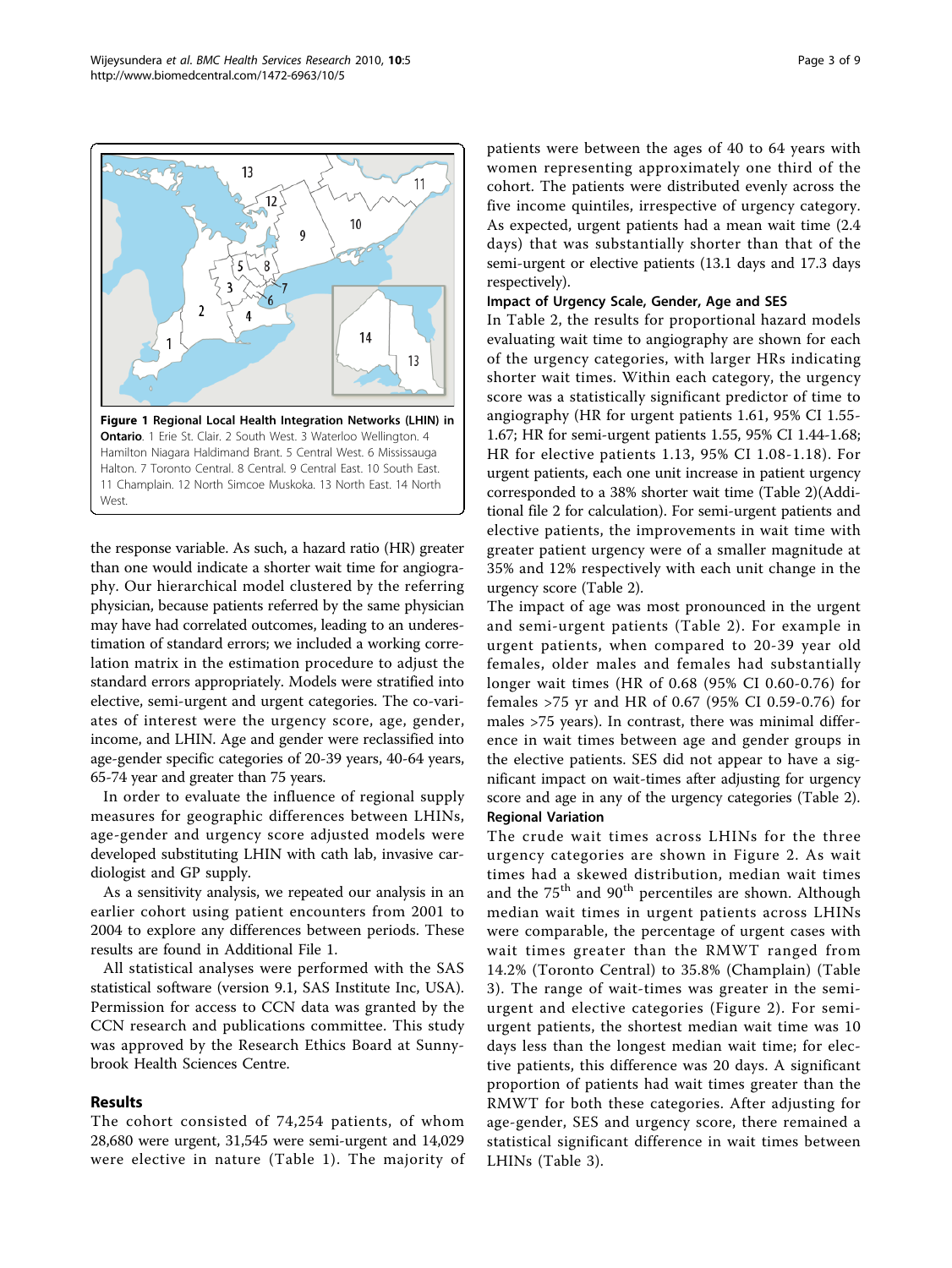| Variable<br>$\mathbb N$ |                | Urgent          | Semi-urgent     | <b>Elective</b><br>14,029 |  |
|-------------------------|----------------|-----------------|-----------------|---------------------------|--|
|                         |                | 28,680          | 31,545          |                           |  |
| age                     | $mean +/- sd$  | $63.9 +/- 12.8$ | $64.3 +/- 11.4$ | $61.0 +/- 10.8$           |  |
| age group               | $20 - 39$      | 777 (2.7%)      | 519 (1.7%)      | 309 (2.2%)                |  |
|                         | $40 - 64$      | 13,694 (47.8%)  | 14,997 (47.5%)  | 8,287 (59.1%)             |  |
|                         | $65 - 74$      | 7,300 (25.5%)   | 9,557 (30.3%)   | 3,813 (27.2%)             |  |
|                         | $75+$          | 6,909 (24.1%)   | 6,472 (20.5%)   | 1,620 (11.6%)             |  |
| gender                  | male           | 19,250 (67.1%)  | 20,924 (66.3%)  | 9,126 (65.1%)             |  |
|                         | female         | 9,430 (32.9%)   | 10,621 (33.7%)  | 4,903 (35.0%)             |  |
| income quintile*        |                | 5,723 (20.0%)   | 6,146 (19.5%)   | 2,418 (17.2%)             |  |
|                         | 2              | 6,053 (21.1%)   | 6,549 (20.8%)   | 2,755 (19.6%)             |  |
|                         | $\overline{3}$ | 5,893 (20.6%)   | 6,394 (20.3%)   | 2,889 (20.6%)             |  |
|                         | 4              | 5,685 (19.8%)   | 6,447 (20.4%)   | 3,071 (21.9%)             |  |
|                         | 5              | 5,326 (18.6%)   | 6,009 (19.1%)   | 2,896 (20.6%)             |  |
| wait time               | $mean +/- sd$  | $2.4 +/- 10.4$  | $13.1 +/- 25.5$ | $17.3 +/- 21.7$           |  |

<span id="page-3-0"></span>Table 1 Baseline Characteristics of Cohort, Stratified by Urgency Category

sd refers to standard deviation.

\*Income quintile 1 is the lowest income category

#### Impact of Supply Measures

In semi-urgent and elective patients, cath lab supply had a significant impact on residual waits times after accounting for urgency score and patient demographics (Table [4](#page-6-0)). With an increased allocation of one cath lab per 100,000 persons, there was a reduction in wait times of 50% (HR 2.01; 95% CI 1.33-3.04), and 64% (HR 2.74; 95% CI 1.60-4.69) for semi-urgent and elective patients respectively. The hazard ratio in urgent patients was 1.47 with a 95% CI of 0.98 to 2.21; however this did not reach statistical significance.

The impact of invasive cardiologist supply was restricted to urgent patients, with a wait time reduction of 17% with an increased allocation of one invasive cardiologist per 100,000 persons (HR 1.20; 95% CI 1.14- 1.26) (Table [4\)](#page-6-0). In contrast, the impact of GP supply was confined to less urgent patients, with reductions of 9% and 11% seen in semi-urgent and elective patients respectively with each 1/10,000 persons increase in GP allocation (HR 1.10, 95% CI 1.04-1.16 in semi-urgent; HR 1.12, 95% CI 1.05-1.19 in elective patients).

# Discussion

This study assessed the relationship between demandside factors, such as age, gender, SES and clinical need, and wait times for coronary angiography in a cohort of 74,254 patients. We found that a structured urgency rating system, reflecting clinical need, was effective in appropriately triaging patients waiting for coronary angiography with more urgent patients treated more

|  |                                                   | Table 2 Relationship of Urgency Score, Age, Gender and |  |
|--|---------------------------------------------------|--------------------------------------------------------|--|
|  | <b>SES to Wait Times for Coronary Angiography</b> |                                                        |  |

| Variable                      | Urgent<br>(28, 680) | Semi-Urgent<br>(31.545)<br><b>HR (95% CI)</b> | <b>Elective</b><br>(14, 029) |
|-------------------------------|---------------------|-----------------------------------------------|------------------------------|
| Urgency Score*                | 1.61                | 1.55                                          | 1.13                         |
|                               | $(1.55 - 1.67)$     | $(1.44 - 1.68)$                               | $(1.08 - 1.18)$              |
| 20-39 yr male <sup>+</sup>    | 0.95                | 0.91                                          | 1.26                         |
|                               | $(0.83 - 1.09)$     | $(0.71 - 1.17)$                               | $(0.98 - 1.62)$              |
| 40-64 yr female <sup>+</sup>  | 0.77                | 0.70                                          | 1.11                         |
|                               | $(0.68 - 0.87)$     | $(0.57 - 0.87)$                               | $(0.90 - 1.38)$              |
| 40-64 yr male <sup>+</sup>    | 0.81                | 0.72                                          | 1.13                         |
|                               | $(0.72 - 0.91)$     | $(0.58 - 0.89)$                               | $(0.91 - 1.39)$              |
| 65-74 yr female <sup>+</sup>  | 0.70                | 0.68                                          | 1.12                         |
|                               | $(0.62 - 0.79)$     | $(0.55 - 0.84)$                               | $(0.90 - 1.39)$              |
| $65-74$ male <sup>t</sup>     | 0.71                | 0.69                                          | 1.11                         |
|                               | $(0.63 - 0.80)$     | $(0.56 - 0.85)$                               | $(0.90 - 1.37)$              |
| $>$ 75 yr female <sup>+</sup> | 0.68                | 0.72                                          | 1.19                         |
|                               | $(0.60 - 0.76)$     | $(0.58 - 0.89)$                               | $(0.95 - 1.49)$              |
| $>$ 75 yr male <sup>+</sup>   | 0.67                | 0.71                                          | 1.09                         |
|                               | $(0.59 - 0.76)$     | $(0.57 - 0.87)$                               | $(0.88 - 1.36)$              |
| Income quintile 2**           | 1.02                | 1.02                                          | 1.06                         |
|                               | $(0.99 - 1.05)$     | $(0.98 - 1.05)$                               | $(0.96 - 1.10)$              |
| Income quintile 3**           | 1.01                | 1.01                                          | 1.04                         |
|                               | $(0.98 - 1.04)$     | $(0.98 - 1.05)$                               | $(0.98 - 1.11)$              |
| Income quintile 4**           | 1.02                | 1.00                                          | 1.05                         |
|                               | $(0.98 - 1.05)$     | $(0.96 - 1.04)$                               | $(0.98 - 1.12)$              |
| Income quintile 5**           | 1.02                | 1.02                                          | 1.06                         |
|                               | $(0.98 - 1.05)$     | $(0.98 - 1.07)$                               | $(0.97 - 1.15)$              |

\*Continuous scale from 1 to 7, with 7 as the most urgent. Hazard ratios are for each 1 unit change in the urgency score

† Compared to reference of 20-39 yr female

\*\* compared to income quintile 1, which is lowest income category. HR is hazard ratio - HR greater than 1 indicates shorter wait time; CI is confidence interval.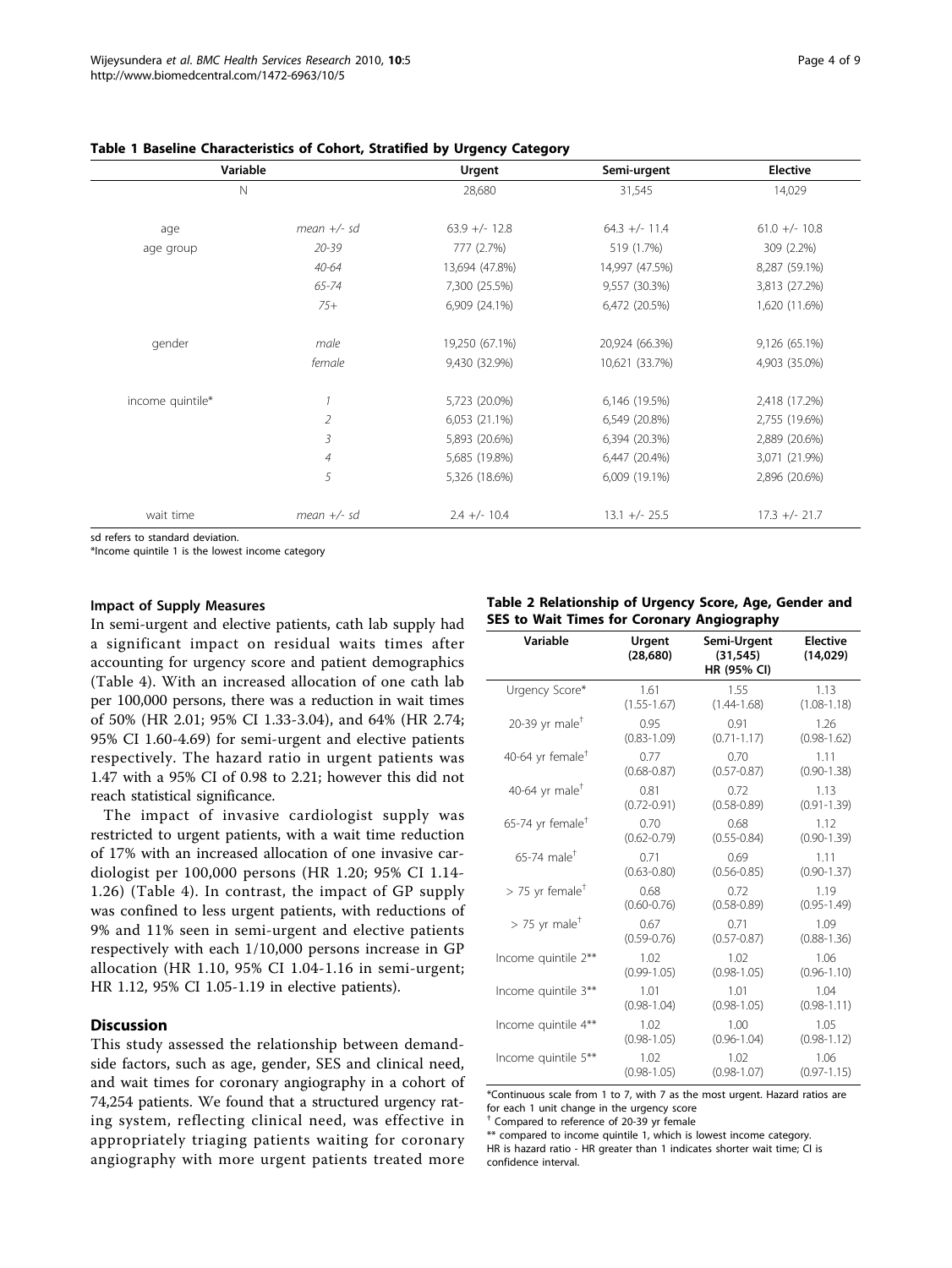<span id="page-4-0"></span>

|                                  | <b>Urgent</b><br>$(N = 28,680)$ |                         | Semi-Urgent<br>$(N = 31,545)$ |                         | <b>Elective</b><br>$(N = 14,029)$ |                         |
|----------------------------------|---------------------------------|-------------------------|-------------------------------|-------------------------|-----------------------------------|-------------------------|
| Region                           | Above RMWT (%)                  | <b>Hazard Ratio</b>     | Above RMWT (%)                | <b>Hazard Ratio</b>     | Above RMWT (%)                    | <b>Hazard Ratic</b>     |
| Central Toronto                  | 14.2                            | ref                     | 28.5                          | ref                     | 5.9                               | ref                     |
| Central                          | 18.4                            | 0.90<br>$(0.82 - 0.98)$ | 33.6                          | 0.94<br>$(0.80 - 1.10)$ | 10.3                              | 0.83<br>$(0.67 - 1.04)$ |
| Central East                     | 18.0                            | 0.89<br>$(0.82 - 0.97)$ | 26.5                          | 1.06<br>$(0.91 - 1.24)$ | 4.2                               | 0.94<br>$(0.79 - 1.13)$ |
| Central West                     | 21.6                            | 0.76<br>$(0.70 - 0.82)$ | 46.6                          | 0.73<br>$(0.61 - 0.87)$ | 12.5                              | 0.63<br>$(0.51 - 0.78)$ |
| Champlain                        | 35.8                            | 0.62<br>$(0.56 - 0.69)$ | 58.2                          | 0.50<br>$(0.42 - 0.59)$ | 38.4                              | 0.31<br>$(0.26 - 0.38)$ |
| Erie St Clair                    | 17.6                            | 0.81<br>$(0.73 - 0.91)$ | 41.7                          | 0.76<br>$(0.62 - 0.92)$ | 15.0                              | 0.64<br>$(0.50 - 0.82)$ |
| Hamilton Niagara Haldimand Brant | 32.9                            | 0.65<br>$(0.58 - 0.74)$ | 53.4                          | 0.58<br>$(0.49 - 0.70)$ | 19.7                              | 0.50<br>$(0.39 - 0.63)$ |
| Mississauga Halton               | 21.6                            | 0.83<br>$(0.73 - 0.93)$ | 49.3                          | 0.66<br>$(0.56 - 0.78)$ | 15.8                              | 0.56<br>$(0.46 - 0.67)$ |
| North East                       | 15.8                            | 0.99<br>$(0.87 - 1.13)$ | 53.8                          | 0.60<br>$(0.49 - 0.74)$ | 22.8                              | 0.52<br>$(0.42 - 0.64)$ |
| North Simcoe Muskoka             | 27.6                            | 0.76                    | 27.7                          | 1.13                    | 5.2                               | 1.08                    |

(0.70-0.84)

(0.95-1.27)

(0.68-0.98)

(0.73-0.95)

(0.97-1.27)

RMWT: recommended maximum waiting time. See Table 1 for abbreviations

Waterloo Wellington 50.5 1.11

North West 10.1 1.10

South East 24.1 0.82

South West 20.2 0.83

rapidly. Nonetheless, there remained wide regional variations in wait-times. Although supply-side factors had an important impact on residual wait-times, there was differential role of cath lab, invasive cardiologist and GP supply depending on patient urgency. The most consistent contribution to this geographic variation was cath lab supply, with the impact of invasive cardiologist supply confined to urgent patients and that of GP supply confined to semi-urgent and elective patients. Our findings suggest that regional disparities in coronary angiography wait times may be addressed by initiatives aimed at improving both the supply of procedural facilities and access to both specialty and GP care.

Currently, most jurisdictions use implicit judgment in managing wait lists for coronary angiography[\[17\]](#page-8-0). Accordingly, there is the potential for non-clinical factors, such as SES having an inappropriate impact on patient triaging. The urgency score incorporates clinical determinants of patient need and has been validated against physician judgment and adverse events[\[18](#page-8-0)]. As such, when used as an explicit structured wait-time management tool to aid the appropriate triaging of patients, the urgency score may reduce previously documented access disparities across age, SES and geographic location.

We determined that the urgency score was a strong predictor of wait-times for angiography. Nonetheless, other variables continued to impact wait-times. For example, the effect of age was most pronounced in urgent patients, with older patients having delays to angiography despite being at the greatest risk and therefore having the potential for the greatest absolute risk reduction with an invasive strategy. Our findings reinforce the risk-treatment paradox that has been identified in multiple areas of medicine, including invasive cardiovascular care[[19](#page-8-0),[20](#page-8-0)].

(0.97-1.31)

(0.69-1.02)

(0.73-1.07)

(0.61-0.92)

(0.63-0.93)

43.5 0.84

33.4 0.89

44.2 0.75

46.4 0.76

In contrast, SES differences in wait times were minimal, suggesting that a structured wait time management system has been successful in reducing access disparities for coronary angiography. Importantly, our study diverges from findings in previous studies[[21](#page-8-0)]. Prior studies have shown that patients in lower socio-economic strata have a higher prevalence of coronary risk factors, and therefore would potentially be of higher urgency [[22\]](#page-8-0). In our analysis, by adjusting for urgency score prior to SES, we may have mitigated much of the impact of SES. This is reinforced by the finding that SES had the greatest impact in elective patients, in whom clinical risk would be lower. Importantly, our analysis is limited

(0.91-1.29)

(0.50-0.76)

(0.56-0.88)

(0.48-0.72)

(0.45-0.67)

14.1 0.62

12.6 0.70

18.6 0.59

17.8 0.55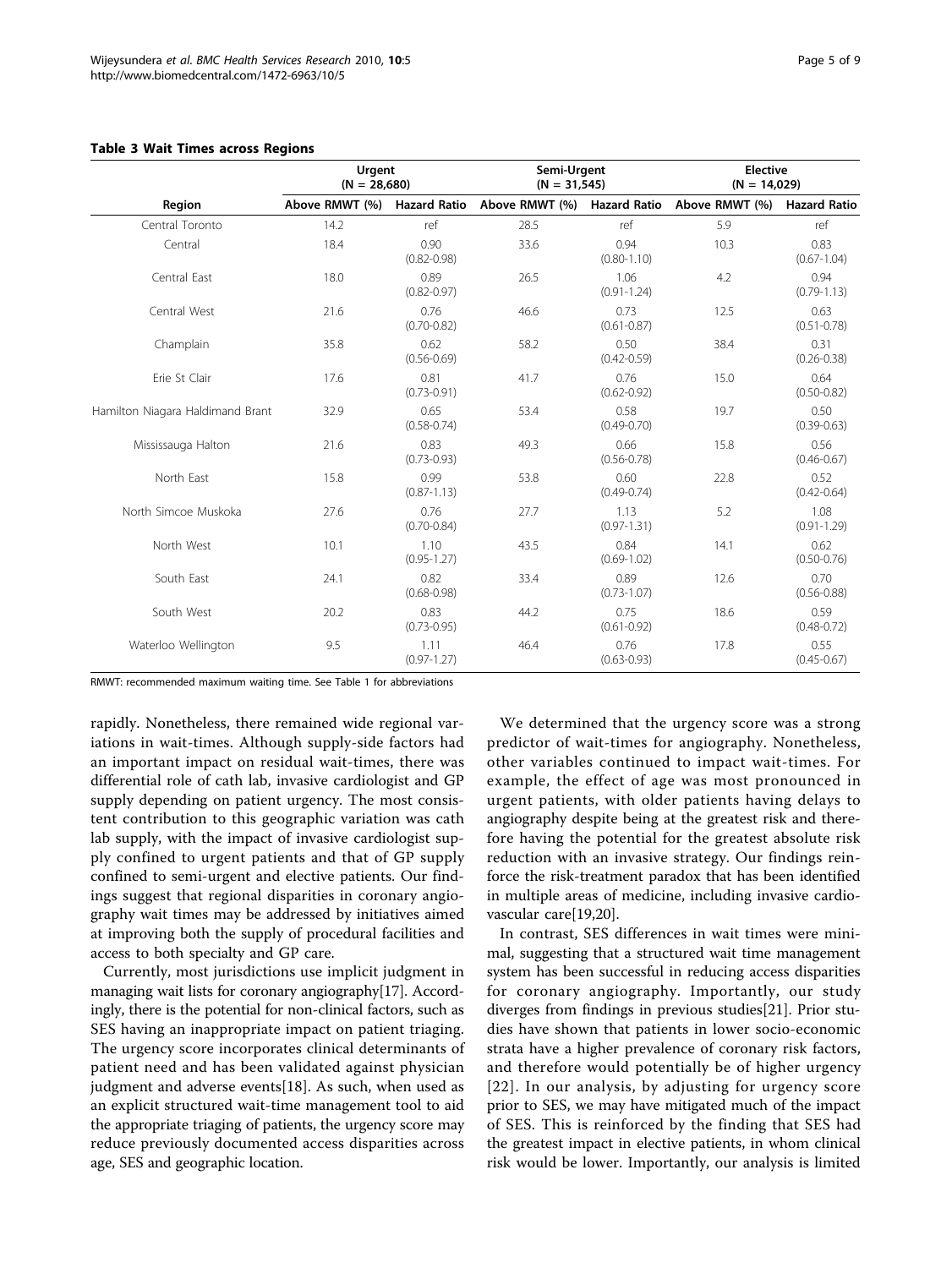by the absence of patient level data on income and SES, requiring postal codes instead to derive an income quintile. As such, given the risk for ecological fallacy, we cannot exclude the possibility that SES did play a demand-side role on wait times.

Despite accounting for patient urgency, there remained significant regional differences in wait times to coronary angiography. Although absolute differences in median wait times between LHINs were modest, there were substantial differences in the proportion of patients who were treated within RMWT. Previous work from

the CCN registry suggests that, irrespective of urgency strata, the majority of all waiting-time deaths for angiography occur after the RMWT; moreover, had these patients been treated within the RMWT, an estimated 18.5 deaths per 10,000 patients may have been averted [[23](#page-8-0)]. In our cohort from 2005-06, this translates to 15 potentially avoidable wait-time deaths across the three urgency groups.

In our analysis, cath lab supply had the most pronounced and consistent impact on regional differences in wait-times. The impact of procedural capacity was

<span id="page-5-0"></span>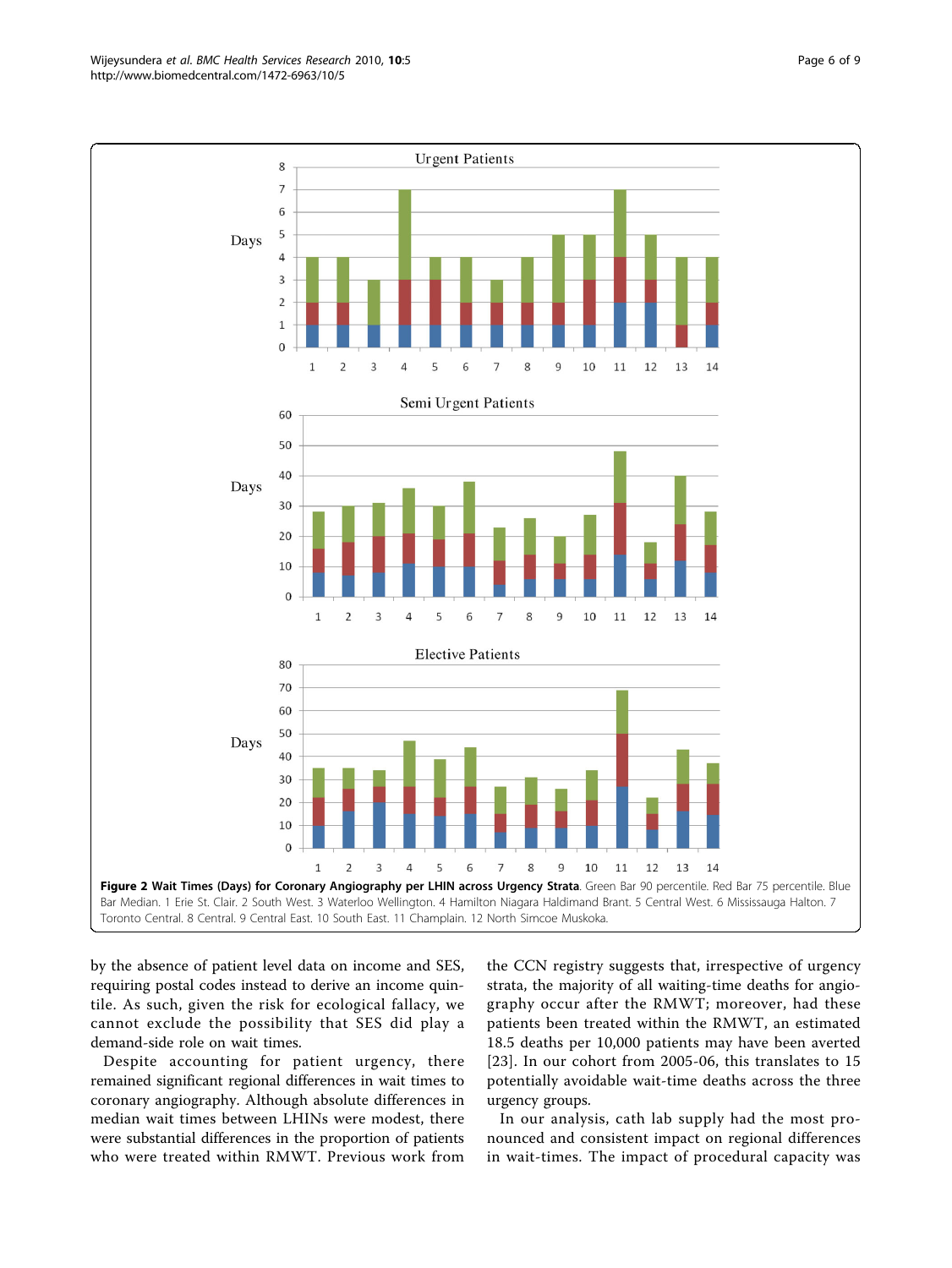<span id="page-6-0"></span>Table 4 Relationship of Supply Measures to Wait Times for Coronary Angiography

| Variable                      | Urgent          | Semi-Urgent     | <b>Elective</b> |
|-------------------------------|-----------------|-----------------|-----------------|
|                               | (28, 680)       | (31, 545)       | (14,029)        |
|                               |                 | HR (95% CI)     |                 |
| Cath Lab supply*              | 147             | 2.01            | 274             |
|                               | $(0.98 - 2.21)$ | $(1.33 - 3.04)$ | $(1.60 - 4.69)$ |
| Invasive Cardiologist supply* | 1.20            | 1.00            | 1.02            |
|                               | $(1.14 - 1.26)$ | $(0.93 - 1.08)$ | $(0.95 - 1.10)$ |
| $GP$ supply <sup>†</sup>      | 0.95            | 1.10            | 1.12            |
|                               | $(0.91 - 0.98)$ | $(1.04 - 1.16)$ | $(1.05 - 1.19)$ |

\*Cath Lab, Invasive Cardiologist, supplies are per 100,000 persons of LHIN population.

†GP supply is per 10,000 persons of LHIN population.

See Table 1 for abbreviations.

greatest in elective patients. This suggests that in regions with limited procedural capacity, there is appropriate prioritization of urgent patients, which in turn will amplify the delays for more elective angiograms. Cath lab supply is downstream from the CCN referral and therefore, predictably would have a direct impact on the delay to angiography.

Both invasive cardiology and GP supply had relatively modest impact on wait-times. Moreover, the impact of invasive cardiologists supply was restricted to urgent patients while that of GP supply was in less sick patients. A potential explanation for this observation is that urgent patients would more likely enter the health care system via a hospital admission and therefore require access to a specialist. In contrast, the primary care physician would more likely serve as the point of entry into the health care system for elective patients. As wait times are calculated from the time of CCN referral to the procedure, the impact of GP supply on time to cath is indirect. This impact may occur through greater patient advocacy, with the GP acting to ensure their patients receive prompt treatment. Therefore, we hypothesize that GP supply corresponds with the overall efficiency of health care delivery within the region.

These differential impacts underscore the inter-relationship between these components of care. As such, our data suggests that if greater equity in access to angiography across regions is to be achieved, initiatives should be directed at improving all supply components. An important caveat to our conclusions is the absence of a direct measure of the appropriateness of coronary angiography. The appropriateness for coronary angiography should be a reflection of the clinical need for invasive cardiac investigation. Although the urgency score captures some elements of clinical need, it is not an ideal proxy for appropriateness, because it fails to incorporate other important factors such as frailty, which may 'appropriately' delay angiography. The inability to fully evaluate procedural appropriateness into our analysis highlights the need for a more direct metric of this critical demand-supply factor.

Several additional limitations of our study merit consideration. First, this study used data from 2005 to 2006. Since that time, coronary angiography facilities in Ontario have increased substantially, and we would anticipate overall wait times have reduced. However, concurrent to this increase in supply, the indications for coronary angiography have expanded, especially for patients hospitalized with acute coronary syndromes [[24,25\]](#page-8-0). As a sensitivity analysis, we repeated our analysis using data from 2001-2004. As seen in Additional file [1,](#page-7-0) we found similar results using this earlier cohort, with both cath lab and physician supply playing a larger role. Indeed, as procedural capacity has improved in recent years, physician factors have played a lesser role in residual wait times. Therefore, we anticipate that our conclusions will apply to contemporary practice, although the magnitude may vary.

Second, the use of the urgency score may vary from institution to institution. Although some may use the score itself to triage, others may use it as a monitoring tool to assess if implicit triage is appropriate. Nonetheless, given the allocation of RMWT to urgency scores by the CCN and ongoing surveillance of institutional adherence to these guidelines, the urgency score provides a structured framework for wait time management.

Third, we performed a complete case analysis, assuming that the 12% of patients with missing data were missing completely at random (MCAR). In Additional file [3](#page-7-0), we examined the characteristics of patients with complete data and those with missing data elements, and found the cohorts were reasonably matched. However, there were differences in the urgency score and wait times between the complete case cohort and those with missing data (urgency score of 4.1 for missing data versus 3.9 for complete case cohort; wait-time of 12.6 days for the missing data versus 9.7 days in the complete case cohort). In addition, it appeared that the missing data was not evenly distributed between regions. As such, we cannot rule out the possibility that the pattern of missing data is contingent on the other available observed parameters such as regional supply or on any unobserved characteristics of the patients themselves.

Finally, our study only addresses the differences in access to angiography of patients who have already been assessed by a physician and thereby referred for a diagnostic procedure. Arguably, a substantial burden of disease exists in the proportion of the population who has no access to physicians, and therefore never evaluated nor referred. Therefore, it is likely that the impact of supply measures on regional access disparities, especially that of GP supply, is in fact greater than we have described.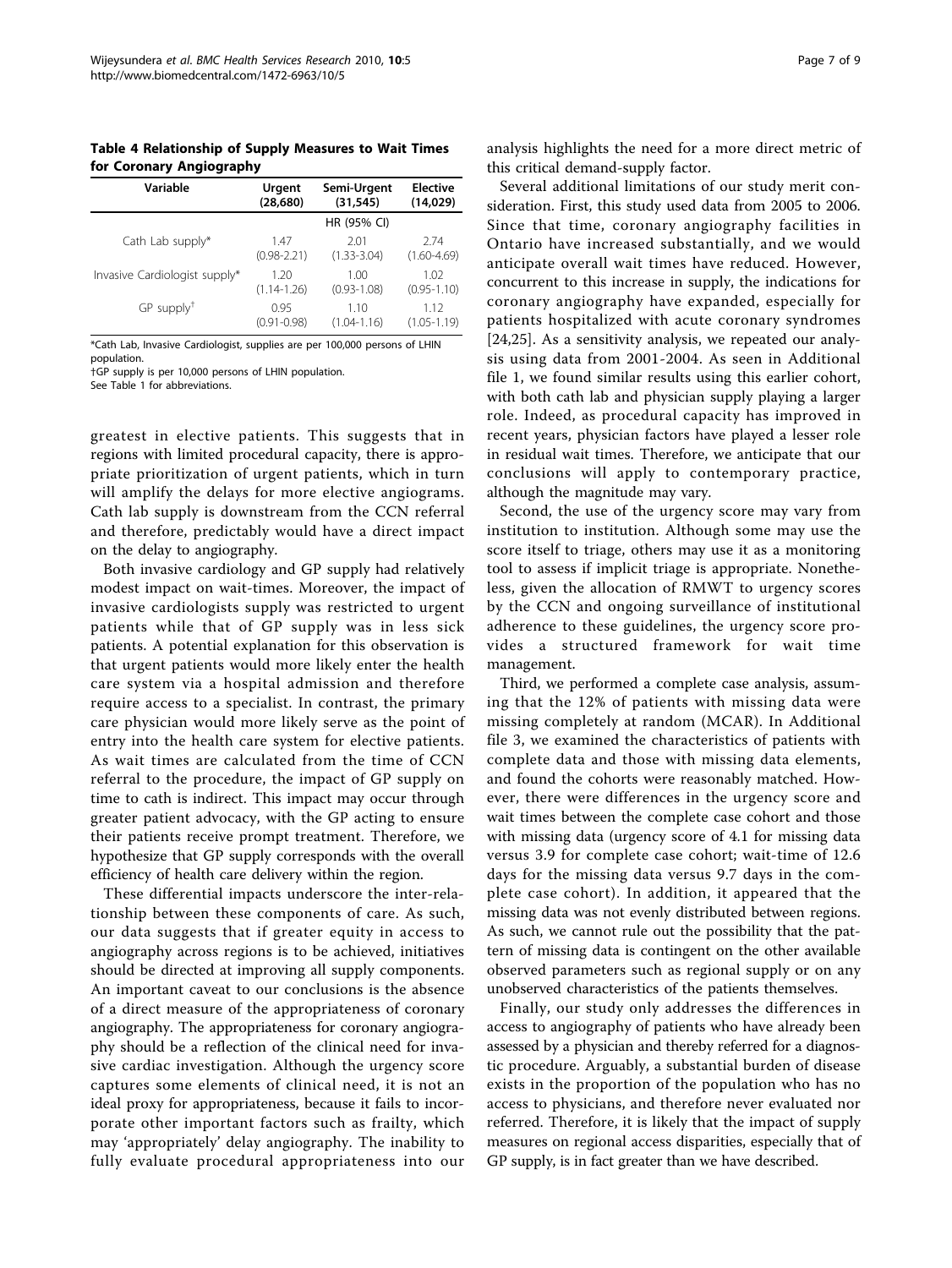# <span id="page-7-0"></span>Conclusions

In summary, using a large cohort of patients who underwent coronary angiography, we found that an explicit urgency rating scale was effective in triaging patients based on clinical need and thereby minimized the impact of other demand-side factors such as SES. Nonetheless, wide variations in regional access to care remain which are in part mediated by geographic variations in supply-side measures.

# About the authors

# HCW:

Room A134c, 2075 Bayview Avenue,

Sunnybrook Health Sciences Center, Toronto, ON M4N 3M5

Office phone: (416) 480-6100 ext 4527 Email: wijeysundera@sympatico.ca

TAS:

Room G106, 2075 Bayview Avenue,

Institute for Clinical Evaluative Sciences, Toronto, ON M4N 3M5

Office phone: (416) 480-6100 ext 3928 Email: stukel@ices.on.ca

 $AC:$ 

2075 Bayview Avenue,

Institute for Clinical Evaluative Sciences, Toronto, ON M4N 3M5

Office phone: (416) 480-4055 ext 3076 Email: alice. chong@ices.on.ca

# MKN:

McMaster Clinic, Room 263,

237 Barton Street East, Hamilton, ON

Office phone: 905-521-2100 ext 44839 Email:nataraja@mcmaster.ca

# DAA:

Room G-106, 2075 Bayview Avenue,

Institute for Clinical Evaluative Sciences, Toronto, ON M4N 3M5

Office phone: (416) 480-5838 Email: david.alter@ices. on.ca

Additional file 1: Appendix 1. Relationship of supply measures to wait times for coronary angiography based on 2001-2006 data. Click here for file

[ http://www.biomedcentral.com/content/supplementary/1472-6963-10-5- S1.DOC ]

Additional file 2: Appendix 2. Conversion of hazard ratio to percentage change.

Click here for file

[ http://www.biomedcentral.com/content/supplementary/1472-6963-10-5- S<sub>2</sub>.DOC<sub>1</sub>

Additional file 3: Appendix 3. Comparison of complete-case and missing data cohorts.

Click here for file

[ http://www.biomedcentral.com/content/supplementary/1472-6963-10-5- S3.DOC1

#### Acknowledgements

HCW is supported by a research fellowship award from the Canadian Institute of Health Research (CIHR). The Institute for Clinical Evaluative Sciences is funded in part by the Ministry of Health and Long-Term Care (MOHLTC) of Ontario. DAA is a Career Scientist with the Heart and Stroke Foundation of Ontario. The authors acknowledge that the clinical registry data used in this publication are from the Cardiac Care Network of Ontario and its member hospitals. The Cardiac Care Network of Ontario serves as an advisory body to the MOHLTC and is dedicated to improving the quality, efficiency, access and equity in the delivery of the continuum of adult cardiac services in Ontario, Canada. The Cardiac Care Network of Ontario is funded by the MOHLTC. The opinions, results and conclusions reported in this paper are those of the authors and are independent from the funding sources.

# Author details

<sup>1</sup> Division of Cardiology, Schulich Heart Centre and Department of Medicine Sunnybrook Health Sciences Centre, University of Toronto, Ontario, Canada. <sup>2</sup>Institute for Clinical Evaluative Sciences, Toronto, Ontario, Canada. <sup>3</sup>Hamilton Health Sciences, McMaster University, Ontario, Canada. <sup>4</sup>The Li Ka Shing Knowledge Institute of St. Michael's Hospital, University of Toronto, Ontario, Canada.<sup>5</sup>The Cardiac Prevention Program of the Toronto Rehabilitation Institute, Ontario, Canada.

# Authors' contributions

HCW: Conception, design, analysis and interpretation of data; drafting of manuscript; final approval of manuscript submitted. TAS: Conception, design, analysis and interpretation of data; revising of manuscript; final approval of manuscript submitted; AC: Analysis and interpretation of data; revising of manuscript; final approval of manuscript submitted. MKN: Interpretation of data; revising of manuscript; final approval of manuscript submitted. DAA: Conception, design, analysis and interpretation of data; revising of manuscript; final approval of manuscript submitted.

# Competing interests

DAA is the Chief Scientific Officer and consultant for INTER<sub>x</sub>VENT Canada (PrevCan™), a therapeutic lifestyle and disease management program. None of the other authors have any conflict of interests to disclose.

# Received: 18 August 2009

Accepted: 5 January 2010 Published: 5 January 2010

# References

- Khaykin Y, Austin PC, Tu JV, Alter DA: [Utilisation of coronary angiography](http://www.ncbi.nlm.nih.gov/pubmed/12381632?dopt=Abstract) [after acute myocardial infarction in Ontario over time: have referral](http://www.ncbi.nlm.nih.gov/pubmed/12381632?dopt=Abstract) [patterns changed?.](http://www.ncbi.nlm.nih.gov/pubmed/12381632?dopt=Abstract) Heart 2002, 88:460-466.
- 2. Alter DA, Naylor CD, Austin P, Tu JV: [Effects of socioeconomic status on](http://www.ncbi.nlm.nih.gov/pubmed/10536129?dopt=Abstract) [access to invasive cardiac procedures and on mortality after acute](http://www.ncbi.nlm.nih.gov/pubmed/10536129?dopt=Abstract) [myocardial infarction.](http://www.ncbi.nlm.nih.gov/pubmed/10536129?dopt=Abstract) New England Journal of Medicine 1999, 341(18):1359-67.
- 3. Alter DA, Naylor CD, Austin PC, Chan BT, Tu JV: Geography and service supply do not explain socioeconomic gradients in angiography use after acute myocardial infarction. CMAJ Canadian Medical Association Journal 2003, 168(3):261-4.
- 4. Alter DA, Tu JV, Austin PC, Naylor CD: [Waiting times, revascularization](http://www.ncbi.nlm.nih.gov/pubmed/12906964?dopt=Abstract) [modality, and outcomes after acute myocardial infarction at hospitals](http://www.ncbi.nlm.nih.gov/pubmed/12906964?dopt=Abstract) [with and without on-site revascularization facilities in Canada.](http://www.ncbi.nlm.nih.gov/pubmed/12906964?dopt=Abstract) Journal of the American College of Cardiology 2003, 42:410-419.
- 5. Hartford K, Ross LL, Walld R: [Regional variation in angiography, coronary](http://www.ncbi.nlm.nih.gov/pubmed/9674620?dopt=Abstract) [artery bypass surgery, and percutaneous transluminal coronary](http://www.ncbi.nlm.nih.gov/pubmed/9674620?dopt=Abstract) [angioplasty in Manitoba, 1987 to 1992: the funnel effect.](http://www.ncbi.nlm.nih.gov/pubmed/9674620?dopt=Abstract) Medical Care 1998, 36(7):1022-32.
- 6. Alter DA, Newman AM, Cohen EA, Sykora K, Tu JV: [The evaluation of a](http://www.ncbi.nlm.nih.gov/pubmed/16308597?dopt=Abstract) [formalized queue management system for coronary angiography](http://www.ncbi.nlm.nih.gov/pubmed/16308597?dopt=Abstract) [waiting lists\[comment\].](http://www.ncbi.nlm.nih.gov/pubmed/16308597?dopt=Abstract) Canadian Journal of Cardiology 2005, 21(13):1203-9.
- 7. Langham S, Soljak M, Keogh B, Gill M, Thorogood M, Normand C: [The](http://www.ncbi.nlm.nih.gov/pubmed/10174511?dopt=Abstract) [cardiac waiting game: are patients prioritized on the basis of clinical](http://www.ncbi.nlm.nih.gov/pubmed/10174511?dopt=Abstract) [need?.](http://www.ncbi.nlm.nih.gov/pubmed/10174511?dopt=Abstract) Health Serv Manage Res 1997, 10:216-224.
- 8. Naylor CD, Levinton CM, Wheeler S, Hunter L: [Queueing for coronary](http://www.ncbi.nlm.nih.gov/pubmed/8332926?dopt=Abstract) [surgery during severe supply-demand mismatch in a Canadian referral](http://www.ncbi.nlm.nih.gov/pubmed/8332926?dopt=Abstract) [centre: a case study of implicit rationing.](http://www.ncbi.nlm.nih.gov/pubmed/8332926?dopt=Abstract) Soc Sci Med 1993, 37:61-67.